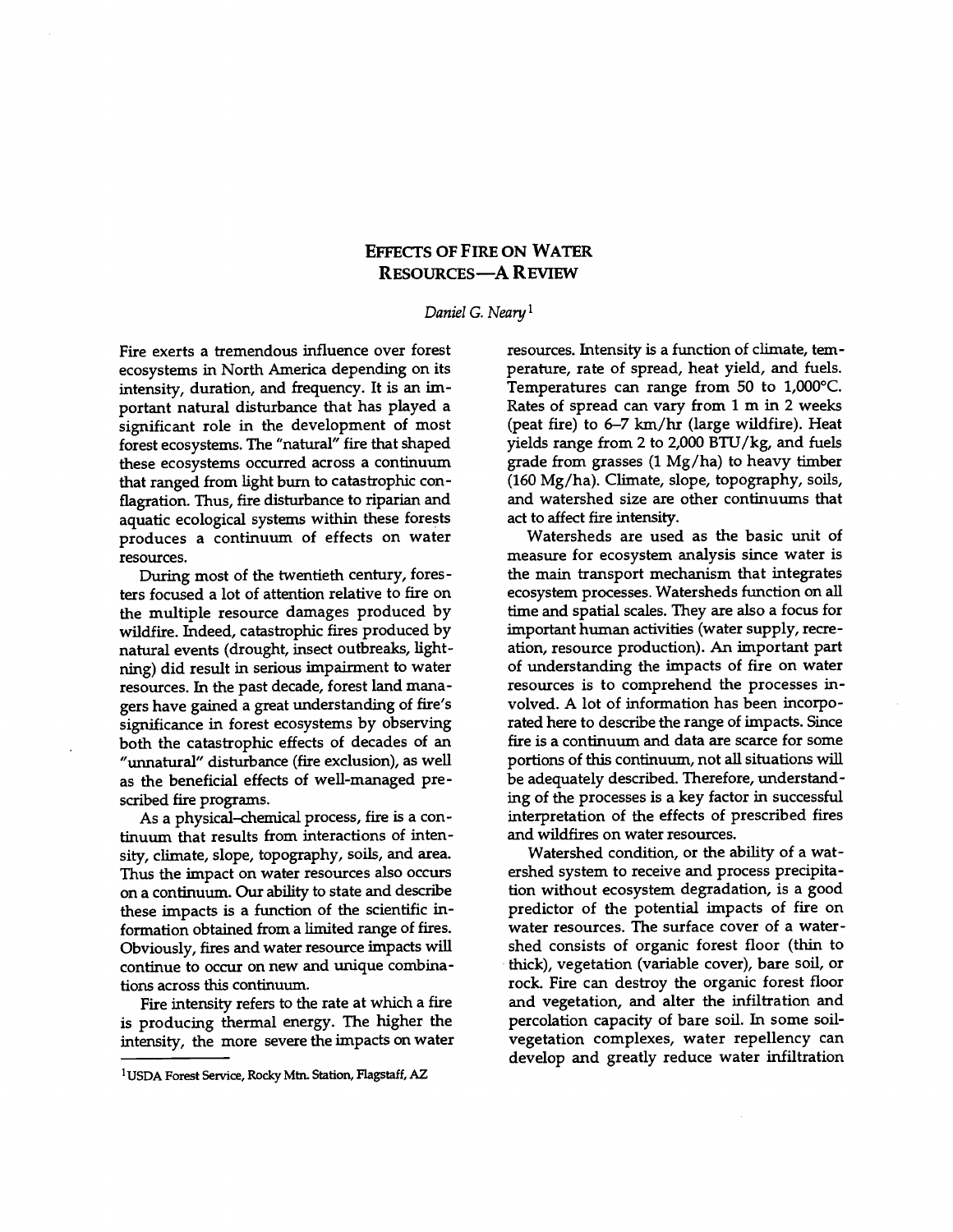(DeBano 1971). This alters watershed (hydrologic) condition, with erosion increasing as watershed condition goes from good to poor.

#### Water Quantity

Fires affect the quantity of water in a forest ecosystem by affecting key water cycle processes. Fires can reduce interception, thereby reducing moisture storage, increasing water yields, and creating greater runoff with smaller storms. Burning the forest floor reduces litter storage of precipitation (0.5 mm /cm of litter lost) and increases overland flow. Fires temporarily eliminate transpiration, increasing soil moisture and streamflow. Burning off surface organic matter reduces infiltration, thereby increasing overland flow and surface stormflow. Fires usually increase streamflow in most forest ecosystems, but can decrease streamflow in snow -dominated and fog -drip systems. Fires alter baseflow and increase stormflow volume and response. Watershed response to storm events is greater with shortened time to peak flow and susceptibility to flash floods is greater. Fires increase snow accumulation and melt in burns of less than 4 ha, but reduce snowpacks where burns exceed 4 ha.

#### Total Yields

The effects of disturbances, primarily harvesting, on water yield from forested watershed studies throughout the world have been well documented and reviewed (Anderson et al. 1976; Bosch and Hewlett 1982; Neary and Hornbeck 1994). For the most part, water yields increase when mature forests are harvested, burned, blown down, or attacked by insects. The only exceptions occur where fog is abundant or snowfall accounts for a majority of the annual precipitation. The magnitude of measured water yield increases the first year after a fire disturbance and can vary greatly at one location or between locations depending on fire intensity, climate, precipitation, geology, soils, watershed aspect, tree species, and proportion of the forest vegetation burned. Since measured increases in water yield are primarily due to elimination of plant cover, with subsequent reductions in the transpiration component of ET, yield increases have been found to be greater in ecosystems with high ET. Streamflow increases produced by forest disturbances decline as both woody and herbaceous vegetation regrow. This recovery

period can range from a few years to decades.

Most of the water yield information deals with the effects of harvesting. Water yield can increase 0-126 percent from harvesting (Neary and Hornbeck 1994). Water yield increases from prescribed fires and wildfires are shown in Table 1. Increases in water yield are highly variable, but generally are greater in regions with high ET.

#### **Baseflows**

Baseflows are important in maintaining perennial flow through the year. They are critical for aquatic species (no water, no life). Base flows can increase if the watershed condition remains good (when infiltration rates are adequate). If the watershed condition deteriorates and more precipitation leaves as surface runoff, baseflows will decrease. In extreme conditions, perennial streams become ephemeral.

Surface runoff (overland flow) occurs when the rain intensity or snowmelt rate exceeds infiltration capacity. It frequently occurs on rock, compacted soils, shallow soils, water repellent soils (after fires), and roads. Overland flow that is 1 percent of rainfall in undisturbed forests can increase to 15-40 percent after fires.

## Stormflows, Peak Discharges, and Response Times

The effects of forest disturbance on storm peakflows are highly variable and complex. They can produce some of the most profound impacts that forest managers have to consider. Anderson et al. (1976) offer a good review of peakflow response to disturbance. Peakflows after forest cutting can decrease 66 percent or increase 100 percent depending on location, the percent of the watershed cut, and season (Table 2). Most studies show increases in peakflows of 9-100 percent. The study with an average of 100 percent after clearcutting ranged from -19 to +250 percent for individual storms. An analysis for the Pacific Northwest indicated that if 1 percent of large watersheds were clearcut, peak flows for 100-year floods could increase 6 percent, and annual floods would increase 20 percent. There has been some concern that increases in annual flood peaks of 20+ percent could lead to channel instability and degradation.

Fire has similar to larger effects on peakflows. The Tillamook Burn in 1933 in Oregon increased the total annual flow of two watersheds by 9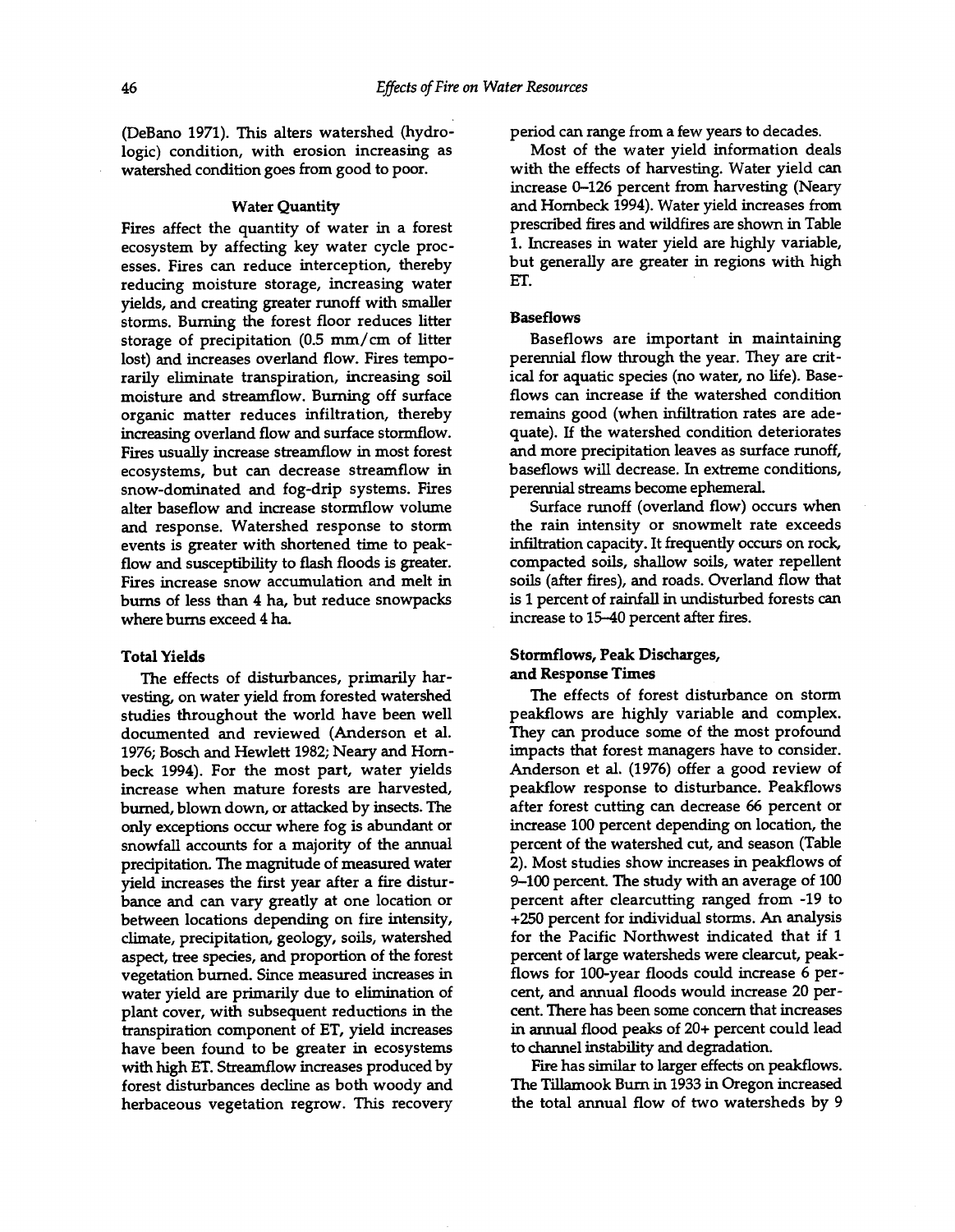| Location    | <b>WS Condition</b>    | Area<br>(ha)   | PPT<br>(mm) | Runoff<br>(mm/yr) | Recovery<br>(yrs)       | References               |
|-------------|------------------------|----------------|-------------|-------------------|-------------------------|--------------------------|
| S. Carolina | Loblolly Pine          |                | 1390        |                   |                         | Van Lear, Douglass,      |
|             | Control                | $2 \cdot$      |             | 124               |                         | Cox and Augspurger 1985  |
|             | <b>Understory Burn</b> | 2              |             | 180               | $\overline{\mathbf{2}}$ |                          |
|             | Burn + Harvest         | $\overline{2}$ |             | 217               | $\overline{2}$          |                          |
| Texas       | Juniper\Grass          |                | 660         |                   |                         | Wright, Churchill and    |
|             | Control                | ◁              |             | $\overline{2}$    |                         | Stevens 1982             |
|             | Burned                 | ◁              |             | 25                | 5                       |                          |
|             | Burned, Seeded         | ◁              |             | 10                | $\overline{2}$          |                          |
| Arizona     | Chaparral              |                | 740         |                   |                         | Davis 1984               |
|             | Control                | 28             |             | 64                |                         |                          |
|             | Burned                 | 33             |             | 156               | $>11$                   |                          |
| Arizona     | Chaparral              |                | 585         |                   |                         | Hibbert, Davis and       |
|             | Control                | 39             |             | 82                |                         | Knipe 1982               |
|             | Wildfire               | 39             |             | 130               | ?                       |                          |
| Arizona     | Chaparral              |                | 655         |                   |                         | Hibbert 1971             |
|             | Control                | 19             |             | 0                 |                         |                          |
|             | Wildfire               | 19             |             | 124               | 9+                      |                          |
|             | Control                | 39             |             | 19                |                         |                          |
|             | Wildfire               | 39             |             | 289               | 9+                      |                          |
| Arizona     | Pinyon-Juniper         |                | 480         |                   |                         | Hibbert, Davis and       |
|             | Control                | 5              |             | 34                |                         | Knipe 1982               |
|             | Burned                 | 5              |             | 39                | 5                       |                          |
|             | Control                | 5              |             | 43                |                         |                          |
|             | Herbicide              | 5              |             | 56                | $5+$                    |                          |
| Arizona     | Pinyon-Juniper         |                | 482         |                   |                         | Clary, Baker, O'Connell, |
|             | Control                | 134            |             | 20                |                         | Johnson, Jr., and        |
|             | Slash Burned           | 134            |             | 11                | $\overline{\mathbf{4}}$ | Campbell 1974            |
|             | Control                | 147            |             | 18                |                         |                          |
|             | Herbicide              | 147            |             | 28                | 4+                      |                          |
| Washington  | Pine & Doug-fir        |                | 580         |                   |                         | Helvey 1980              |
|             | Control (preburn)      | 517            |             | 221               |                         |                          |
|             | Wildfire (postburn)    | 517            |             | 314               |                         |                          |

Table 1. Increased Water Yield from Burned Watersheds.

percent and increased the annual peakflow by 45 percent. A 127 ha wildfire in Arizona increased summer peakflows by 500-1500 percent, but had no effect on winter peakflows. Another wildfire in Arizona produce a peakflow 58 times greater than an unburned watershed during record autumn rainfalls. Watersheds in the Southwest are much more prone to these enormous peak flow responses due to climatic and soil conditions. Studies have shown both increases (+35%) and decreases (-50%) in snowmelt peakflows.

Another concern is the timing of stormflows

or response time. Burned watersheds respond to rainfall faster, producing more flash floods. Hydrophobic and bare soils, and cover loss will cause flood peaks to arrive faster and at higher levels. Flood warning times are reduced by "flashy" flow and higher flood levels can be devastating to property and human life. As indicated in Table 2, the Southwest is particularly vulnerable to changes in peakflow response time and volume. Another aspect of this is the fact that recovery times can range from years to many decades.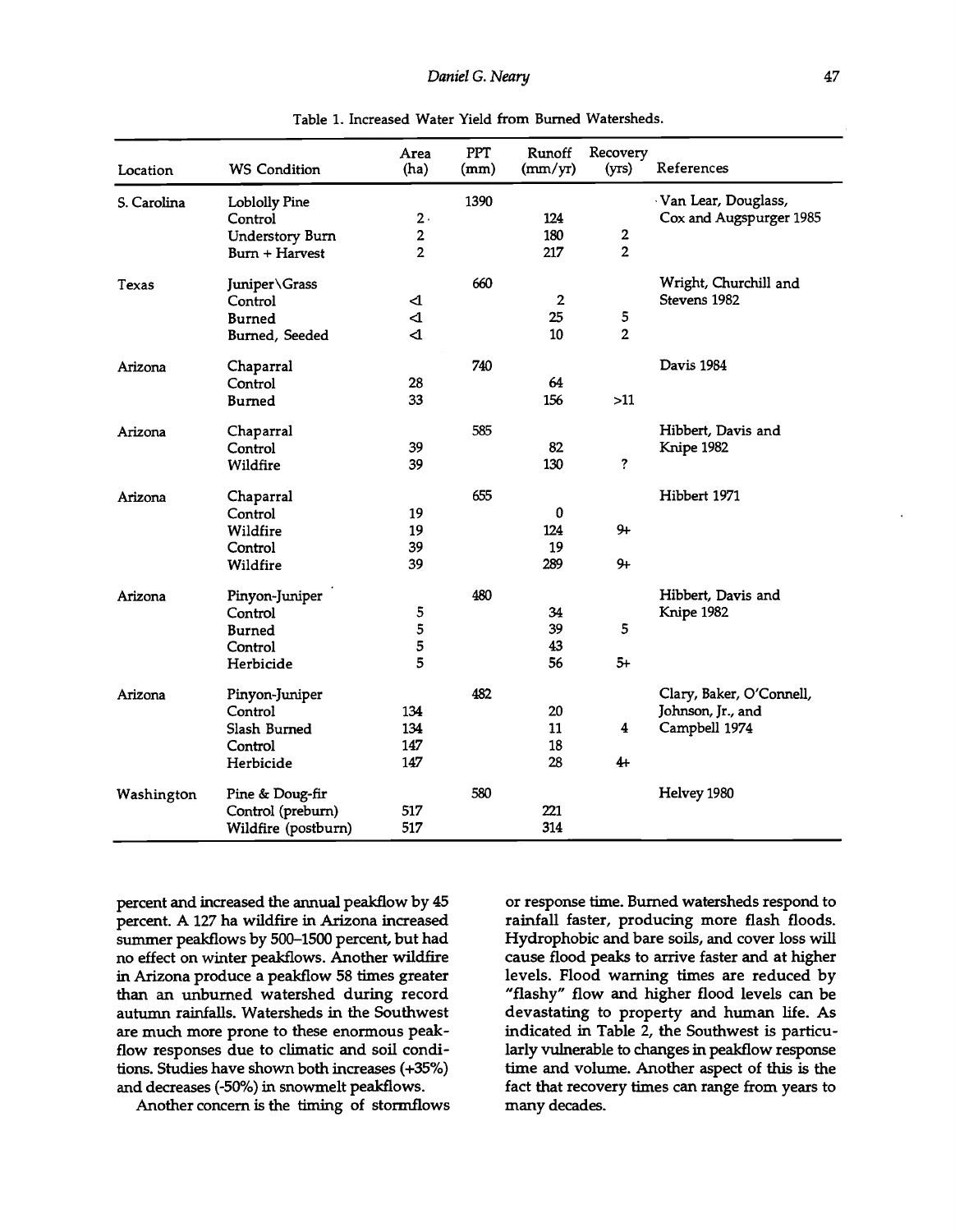| Table 2. Effects of cutting and fire on peak flows (from |  |
|----------------------------------------------------------|--|
| Anderson et al. 1976).                                   |  |

| Location         | Treatment                                     | Peakflow<br>Change (%) |                                                    |
|------------------|-----------------------------------------------|------------------------|----------------------------------------------------|
| N. Carolina      | Clearcut                                      | 49                     |                                                    |
| W. Virginia      | 86% Cut<br>Clearcut                           | $+21$<br>$+100$        |                                                    |
| New<br>Hampshire | Clearcut                                      | $+100$                 | $(-19 to +250%)$                                   |
| New<br>Hampshire | Clearout                                      | $+35$<br>-66           | (Snowmelt)<br>(Summer)                             |
| Oregon           | Clearcut                                      | $+90$<br>+28           | (Fall storms)<br>(Winter storms)                   |
| Oregon           | Clearcut, Burned<br>Clearcut, Burned<br>(50%) | $+30$<br>$+11$         |                                                    |
| Oregon           | Wildfire                                      | -45                    |                                                    |
| Arizona          | Wildfire                                      | $+500$<br>$+1500$<br>0 | (Summer Flows)<br>(Summer Flows)<br>(Winter Flows) |
| Arizona          | Wildfire                                      | +5800                  | (Fall storms)                                      |
| Colorado         | Clearcut, Burned                              | -50                    |                                                    |
| N. Carolina      | Prescribed Fire                               | 0                      |                                                    |

# Erosion

The main features of fires that affect erosion are wildfires (more intense and of greater area than prescribed fires), fireline construction, temporary roads, watershed rehabilitation activities, and increased storm peakflows. Soil loss can take the form of sheet, rill, or gully erosion. Fireassociated debris avalanches are a form of mass wasting that delivers sediment directly to streams in large quantities.

Water Quality

Rotational slumps close to channels can also be sources of sediment. These are mostly associated with water repellency conditions. Chaparral vegetation in the Southwest constitutes a high hazard for debris avalanches.

A stable stream channel reflects a dynamic equilibrium between incoming and outgoing sediment. Increased peakflows after fires can alter this equilibrium by transporting additional sediment into channels (aggradation) and by increasing peakflows that result in channel erosion (degradation).

## Sediment Yields

Sediment yields from prescribed burns and wildfires are shown in Tables 3a and 3b. Wildfires generally produce higher sediment yields than other types of disturbances. Slope definitely aggravates sediment losses. After fires, turbidity can increase due to the suspension of ash and soil particles from silt to clay sized in stream flow. Turbidity is an important water quality parameter since high turbidity reduces municipal water quality, and can adversely affect fish and other aquatic organisms. Extra coarse sediments (sand, gravel, boulders) transported off of burned areas or as a result of increased storm peakflows can adversely affect aquatic habitat, recreation areas, and reservoirs. Deposition of coarse sediments destroys habitat and fills in lakes or reservoirs.

## Anions-Cations

Undisturbed forests usually have tight cycles for major cations and anions, resulting in low concentrations in streams. Disturbances such as cutting, fires, and insect outbreaks interrupt or terminate uptake by vegetation and speed up mineral weathering, element mineralization, microbial activity, nitrification, and decomposition. These processes result in the increased concentration of inorganic ions in soil solution and leaching to streams via subsurface flow.

Nutrients carried to streams can increase the growth of aquatic plants, reduce the potability of water supplies, and produce toxic effects. Anions like phosphate and cations such as calcium and potassium can be exported from watersheds at 10 times their normal rate immediately after severe disturbances, but don't significantly alter water quality.

Most of the attention relative to water quality after fires focuses on nitrate nitrogen  $(NO<sub>3</sub>-N)$ because it is highly mobile. Concentrations exceeding 10 mg /L (water quality standard) can cause methemoglobanemia in infants. High NO3 -N levels in conjunction with phosphorus can also cause eutrophication of lakes and streams. Most studies of forest disturbances show increases in  $NO<sub>3</sub>-N$  (Table 4).

## Fire Retardant

Ammonium -based fire retardants (diammonium phosphate, monoammonium phosphate, ammonium sulfate, or ammonium polyphos-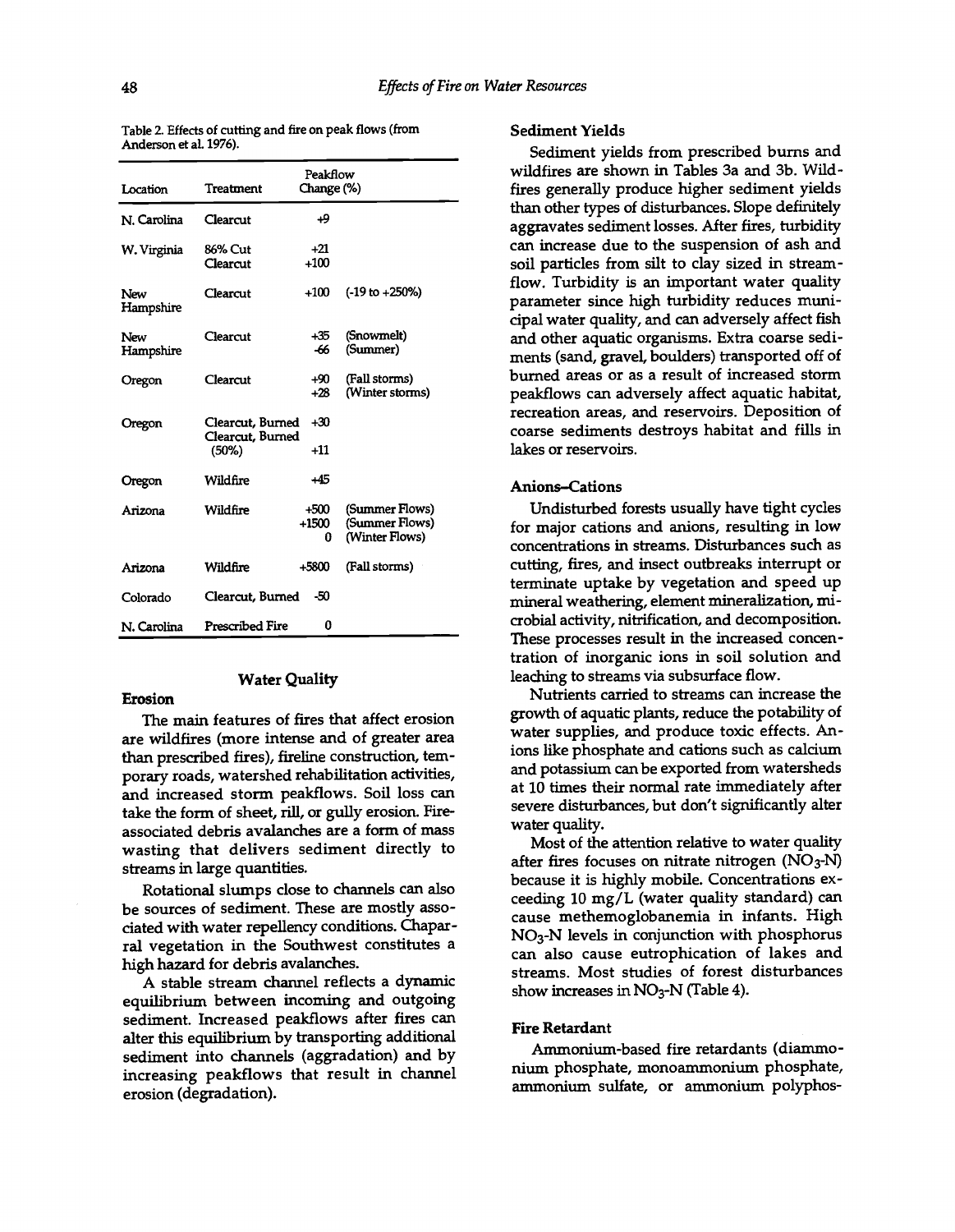| Location    | <b>WS Condition</b>         | PPT<br>(mm/yr) | Sediment Loss<br>1st Year (Mg/ha) | References                  |
|-------------|-----------------------------|----------------|-----------------------------------|-----------------------------|
| Texas       | Juniper\Grass               | 660            |                                   | Wright, Churchill and       |
|             | Control                     |                | 0.060                             | Stevens 1982                |
|             | Burned $(R = 3 yr)$         |                | 15.000                            |                             |
|             | Burned, Seeded $(R = 1 yr)$ |                | 3.000                             |                             |
| Montana     | Larch, Douglas-fir          |                |                                   | Debyle and Packer 1972      |
|             | Control                     |                | < 0.001                           |                             |
|             | Slash Burned                |                | 0.150                             |                             |
| Arizona     | Chaparral                   |                |                                   | Glendening, Pase and Ingebo |
|             | Control                     |                | 0.175                             | 1961                        |
|             | Wildfire                    |                | 204.000                           |                             |
| California  | Ponderosa Pine              |                |                                   | Biswell and Schultz 1965    |
|             | Control                     |                | < 0.001                           |                             |
|             | Understory Burn             |                | < 0.001                           |                             |
| California  | Chaparral                   |                |                                   | Clary, Baker, O'Connell,    |
|             | Control                     |                | 5.530                             | Johnsen, Jr., and Campbell  |
|             | Wildfire                    |                | 55.300                            | 1974                        |
| Arizona     | Ponderosa Pine              |                |                                   | Campbell, Baker and         |
|             | Control                     |                | 0.003                             | Pfolliott 1977              |
|             | Wildfire                    |                | 1.254                             |                             |
| Mississippi | Scrub Oak                   | 1620           |                                   | Meginnis 1935               |
|             | Control                     |                | 0.056                             |                             |
|             | Burned                      |                | 0.739                             |                             |
| Oklahoma    | Mixed Hardwoods             | 777            |                                   | Daniel, Elwell and Cox 1943 |
|             | Control                     |                | 0.022                             |                             |
|             | <b>Annual Burning</b>       |                | 0.246                             |                             |
| N. Carolina | Southern Hardwoods          | 1190           |                                   | Copley 1944                 |
|             | Control                     |                | 0.004                             |                             |
|             | Semi-annual Burn            |                | 6.899                             |                             |
| Texas       | Loblolly Pine               | 1040           |                                   | Pope, Archer, Johnson       |
|             | Control                     |                | 0.112                             | et al. 1946                 |
|             | <b>Annual Burning</b>       |                | 0.806                             |                             |
| Texas       | <b>Loblolly Pine</b>        | 1040           |                                   | Ferguson 1957               |
|             | Control                     |                | 0.224                             |                             |
|             | Single Burn                 |                | 0.470                             |                             |

Table 3a. Sediment losses the first year after prescribed burns and wildfires.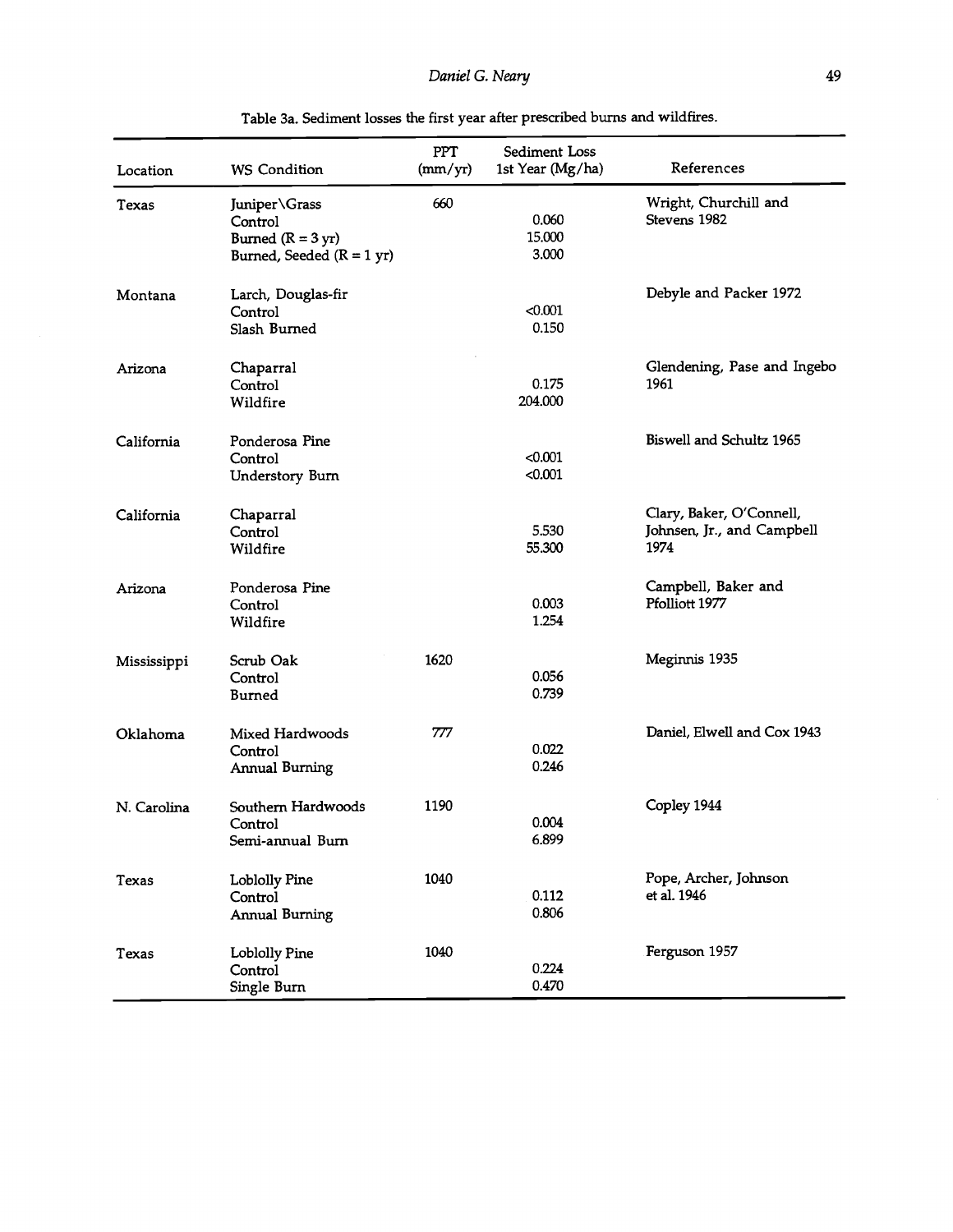| Location    | <b>WS Condition</b>                       | PPT<br>(mm/yr) | Sediment Loss<br>1st Year (Mg/ha) | References                 |
|-------------|-------------------------------------------|----------------|-----------------------------------|----------------------------|
| Mississippi | Scrub Oak                                 | 1650           |                                   | <b>Ursic 1970</b>          |
|             | Control                                   |                | 0.470                             |                            |
|             | Burned $(R = 3 yr)$                       |                | 1.142                             |                            |
| California  | Chaparral                                 | 950            |                                   | Wells, II 1981             |
|             | Control                                   |                | 0.043                             |                            |
|             | Wildfire $(R = 3 yr)$                     |                | 28.605                            |                            |
| Arizona     | Chaparral                                 | 635            |                                   | Pase and Lindenmuth, Jr.   |
|             | Control                                   |                | 0.000                             | 1971                       |
|             | Control Burn                              |                | 3.778                             |                            |
| Arizona     | Chaparral                                 | 585            |                                   | Pase and Ingebo 1965       |
|             | Control                                   |                | 0.096                             |                            |
|             | Wildfire $(R = 4 yr)$<br>Wildfire, grass/ |                | 28.694                            |                            |
|             | herbicide $(R = 4)$                       |                | 66.151                            |                            |
| Arizona     | Mixed Conifer                             | 635            |                                   | Hendricks and Johnson 1944 |
|             | Control                                   |                | < 0.001                           |                            |
|             | Wildfire, 43% slope                       |                | 71.680                            |                            |
|             | Wildfire, 66% Slope                       |                | 201.600                           |                            |
|             | Wildfire, 78% Slope                       |                | 369.600                           |                            |
| S. Carolina | <b>Loblolly Pine</b>                      | 1390           |                                   | Van Lear, Douglass, Cox    |
|             | Control                                   |                | 0.027                             | and Augspurger 1985        |
|             | Understory Burn $(R = 2)$                 |                | 0.042                             |                            |
|             | Burn, Cut $(R = 2)$                       |                | 0.151                             |                            |
| Arkansas    | Shortleaf Pine                            | 1317           |                                   | Miller, Beasley and        |
|             | Control                                   |                | 0.036                             | Lawson 1988                |
|             | Cut, Slash Burn                           |                | 0.237                             |                            |
| Washington  | <b>Mixed Conifer</b>                      | 1475           |                                   | Helvey 1980                |
|             | Control                                   |                | 0.028                             |                            |
|             | Wildfire                                  |                | 2.353                             |                            |
| New Zealand | Native Podocarps                          | 2610           |                                   | O'Loughlin, Rowe and       |
|             | Control                                   |                | 0.429                             | Pearce 1980                |
|             | Cut, 20m Buffer, Burn                     |                | 0.611                             |                            |
|             | Cut, No Buffer, Burn                      |                | 3.432                             |                            |

# Table 3b. Sediment losses the first year after fires.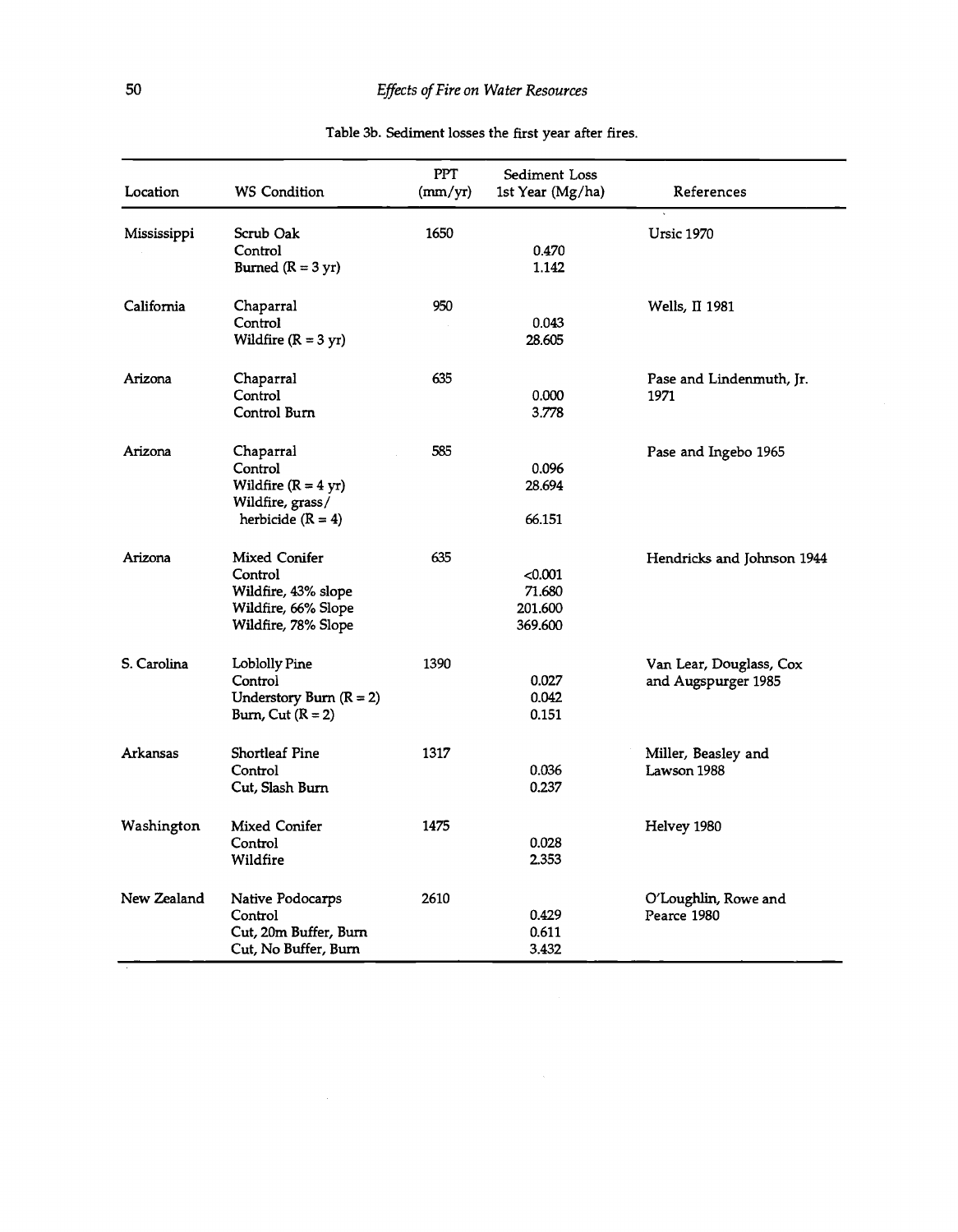| Location       | Forest Type | Treatment       | Maximum $NO_3-N$ (mg/L) |
|----------------|-------------|-----------------|-------------------------|
| 1. Cutting     |             |                 |                         |
| New Hampshire  | Hardwoods   | Clearcut        | 6.1                     |
| West Virginia  | Hardwoods   | Clearcut        | 1.4                     |
| North Carolina | Hardwoods   | Clearcut        | 0.2                     |
| Oregon         | Douglas-fir | Clearcut        | 2.1                     |
| 2. Herbicides  |             |                 |                         |
| New Hampshire  | Hardwoods   | Cut, Herbicide  | 17.8                    |
| North Carolina | Hardwoods   | Cut, Herbicide  | 0.7                     |
| Georgia        | Pine\Hrdwds | Herbicide, Cut  | 5.3                     |
| Arizona        | Chaparral   | Herbicide       | 15.3                    |
| 3. Fires       |             |                 |                         |
| Oregon         | Douglas-fir | Cut, Burn       | 0.6                     |
| Arizona        | Chaparral   | Herbicide, Burn | 18.4                    |
| Arizona        | Chaparral   | Prescribed Fire | 12.0                    |

Table 4. Effect of forest disturbances on maximum NO3-N levels in streamflow (from Neary and Hornbeck 1994;  $\,$ and Neary and Michael in press).

Table 5. Temperature increases resulting from cutting and fire.

| Location and Treatment        | <b>Buffer Strip</b> | Temperature<br>Increase $(^{\circ}F)$ | Reference                                      |
|-------------------------------|---------------------|---------------------------------------|------------------------------------------------|
| Oregon: Clearcut              | 15-30 m<br>Yes:     | 14 <sub>m</sub>                       | Pase and Ingebo 1965                           |
| Pennsylvania: Clearcut        | Yes: 30 m           | 3m                                    | Pase and Lindenmuth, Ir. 1971                  |
| Oregon: Patch Cut<br>Clearcut | $Yes:$ ?? m<br>No.  | 0<br>30d                              | Pope, Archer, Johnson et al. 1946              |
| Oregon: Clearcut, Burn        | No                  | 13 <sub>sm</sub>                      | <b>Ursic 1970</b>                              |
| Washington: Wildfire          | No.                 | 10 <sub>sm</sub>                      | Van Lear, Douglass, Cox and<br>Augspurger 1985 |

sm = summer mean temperature

m = mean temperature

d = daily temperature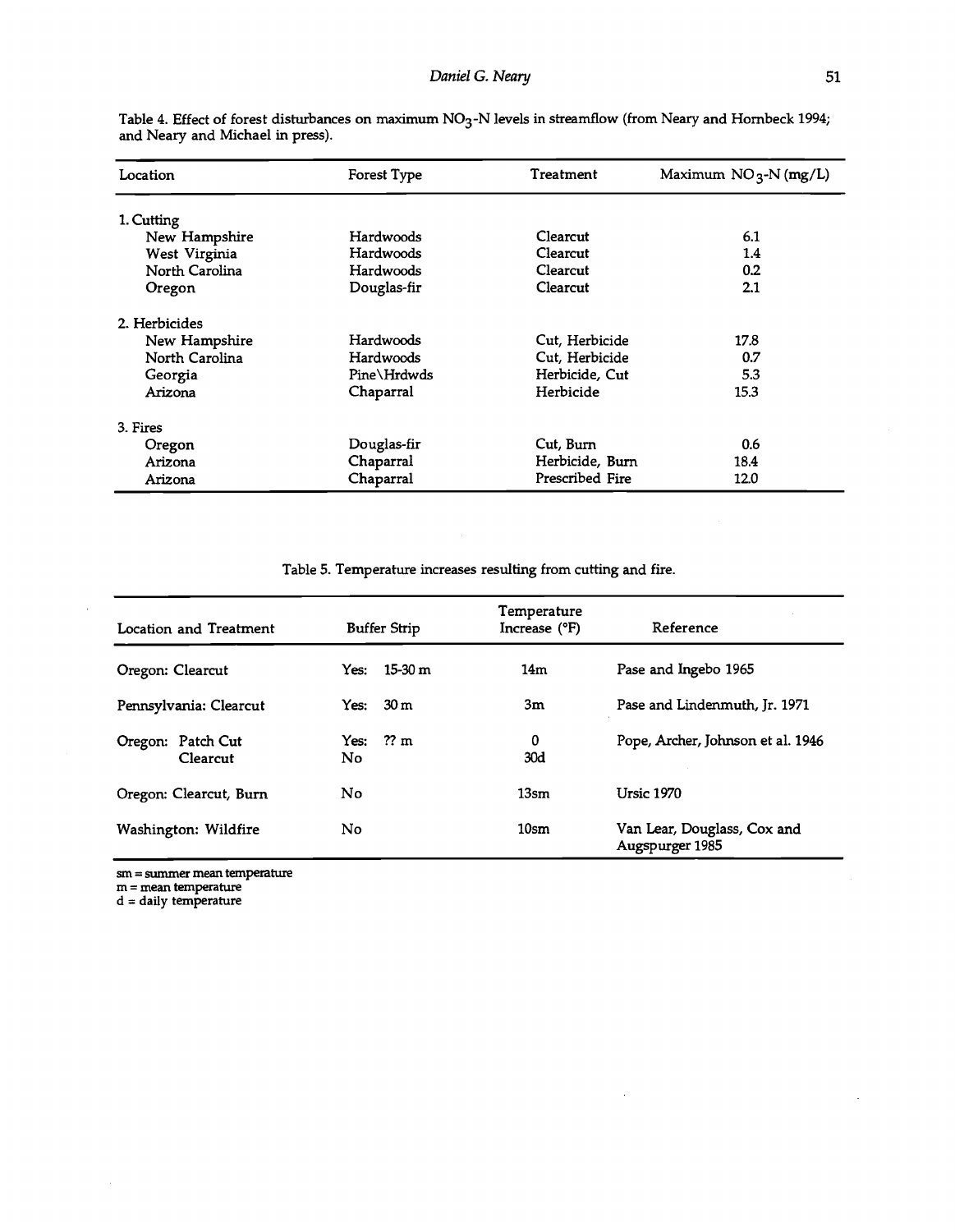phate) play an important role in protecting forest resources from destructive wildfires. However their use can affect water quality, producing short -term mortality in some aquatic organisms. For aquatic organisms there is a tradeoff that needs to be considered: Fire and heat can be more destructive to aquatic resources in both the short and long term.

The main chemical of concern in streams 24 hrs after, a retardant drop is ammonia nitrogen  $(NH_3^T NH_4^T)$ . Non-ionized ammonia  $(NH_3)$  is the principal toxic component to aquatic species. The distance downstream at which potentially toxic conditions persist depends on stream volume, the number of retardant drops, and the orientation of drops to the stream's long axis. Concentrations of  $NH_3 + NH_4$ <sup>+</sup> can reach 200-300 mg/L within 50-100 m below drop points. Under the right concentrations, toxic levels may persist for over 1,000 m of stream channel.

## Light and Temperature Effects of Fire on Aquatic Habitat and Biota

Large fires can function like clearcuts in raising stream temperatures due to the direct heating of the water surface; increases of  $0-30^{\circ}$ F have been measured (Table 5). The two main concerns are reduction in the concentrations of dissolved oxygen and increased aquatic plant growth.

The recruitment of coarse woody debris into streams usually increases immediately after wildfires. This has a positive effect on fish habitat in the short term, but long -term inputs can be disruptive. Prescribed fires generally do not significantly affect coarse woody debris dynamics.

## Fish Spawning Habitat

The main impact here is with sediment deposition in spawning gravels. Fine sediments released by fires (primarily wildfires) can clog interstitial spaces and reduce hatching success. Large -scale shifting of bedloads can also impact fish habitat.

#### Summary and Conclusions

Fires in forest and range ecosystems have a wide range of effects depending on the intensity and resultant hydrologic events. Wildfires definitely produce the largest effects, as they tend to be more intense and cover larger areas. The Southwest has recorded some of the largest changes in streamflow, peakflow, total water yield, and water quality due to the steep topography, the intense precipitation events of the region, and

the nature of its soils. Although a lot of information exists about the effects of fires on water resources, efforts need to be made to put this information into a systematic context that can be used for wildland management purposes.

## Literature Cited

- Anderson, H.W., M.D. Hoover, and K.G. Reinhart. 1976. Forests and water: Effects of forest management on floods, sedimentation, and water supply. USDA Forest Service General Technical Report PSW-18, Berkeley, CA.
- Biswell, H.H. and A.M. Schultz. 1965. Surface erosion as related to prescribed burning. Journal of Forestry 55:372 -374. In GTR WO -10, A.R. Tiedemann and others. 1979. Effects of fire on water, a state of the knowledge review. National Fire Effects Workshop, Denver, CO, April 10-14, 1978.
- Bosch, J.M and J.D. Hewlett. 1982. A review of catchment experiments to determine the effect of vegetation changes on water yield and evapotranspiration. Journal of Hydrology 55:3-23.
- Brown, G.W. and J.T. Krygier. 1970. Effects of clearcutting on stream temperature. Water Resources Research.
- Campbell, R.E., M.B. Baker, and P.F. Ffolliott. 1977. Wildfire effects on a ponderosa pine ecosystem: An Arizona case study. USDA Forest Service Research Paper RM-191, 12 pp. Rocky Mountain Forest and Range Experiment Station, Fort Collins, CO.
- Clary, W.P., M.B. Baker, P.F. O'Connell, T.N. Johnsen, Jr., and R.E. Campbell. 1974. Effects of pinyonjuniper removal on natural resource products and uses in Arizona. USDA Forest Service Research Paper RM-128. Rocky Mountain Forest and Range Experiment Station, Fort Collins, CO.
- Copley. 1944. Investigations in erosion control and reclamation of eroded land in the Central Piedmont Conservation Experiment Station, Statesville, NC. USDA Forest Service Technical Bulletin 873, 66 pp.
- Daniel, H.A., H.M. Elwell, and M.B. Cox. 1943. Investigations in erosion control and the reclamation of eroded land at the Red Plains Conservation Experiment Station, Guthrie, OK. USDA Technical Bulletin 837.
- Davis, E.A. 1984. Conversion of Arizona chaparral to grass increases water yield and nitrate loss. Water Resources Research 20:1643-1649.
- DeBano, L.F. 1971. The effect of hydrophobic substances on water movement during infiltration. Soil Science Society of America Journal 35:340-343.
- Debyle, N.V. and P.E. Packer. 1972. Plant nutrient and soil losses in overland flow from burned forest clearcuts. In Watersheds in transition, pp. 296 -307. Proceedings of a Symposium. American Water Resources Assn. and Colorado State University.